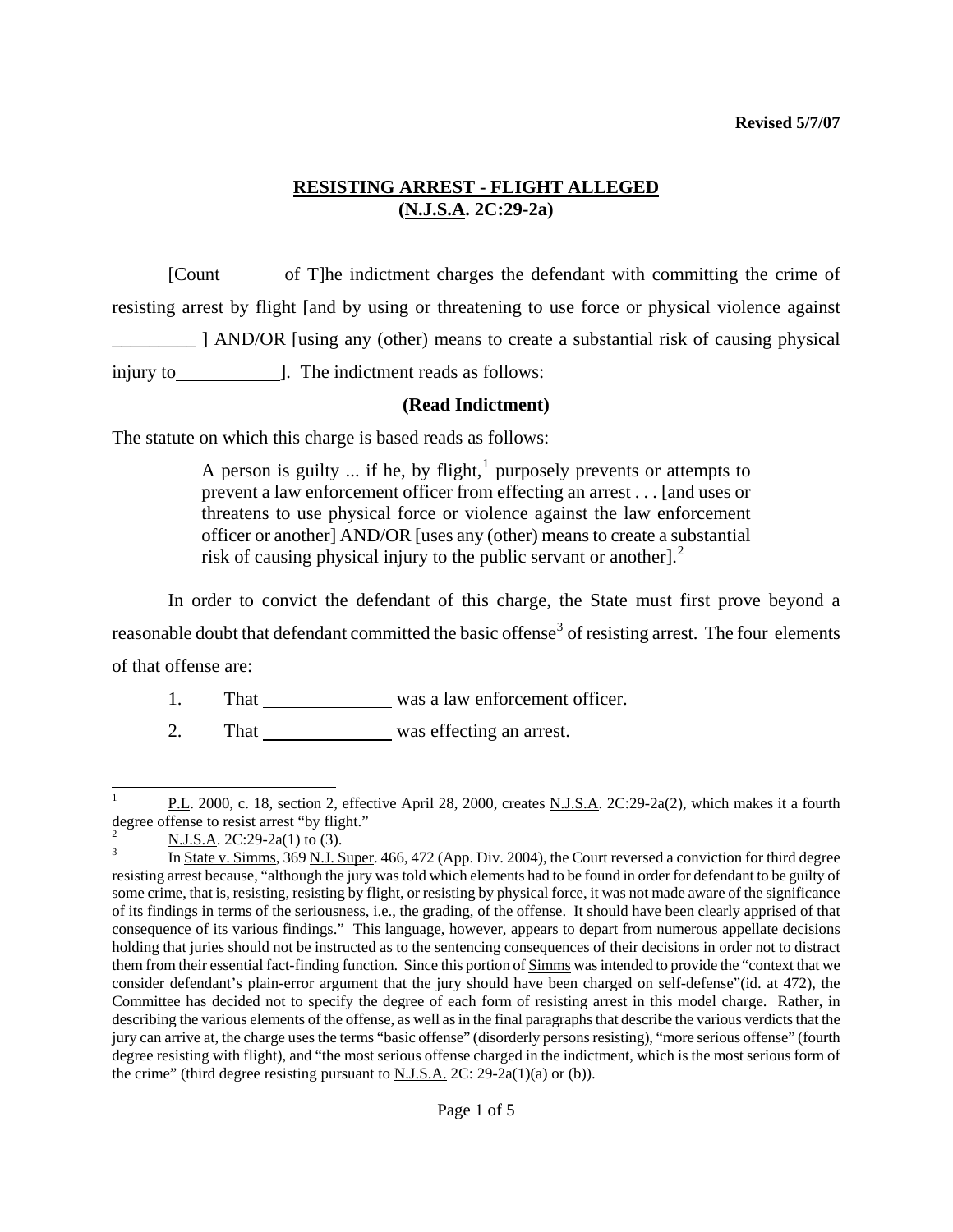- 3. That defendant knew or had reason to know that was a law enforcement officer effecting an arrest.
- 4. That defendant purposely prevented or attempted to prevent <u>said</u> from effecting the arrest.

The first element that the State must prove beyond a reasonable doubt is that was a law enforcement officer. A law enforcement officer is a person whose public duties include the power to act as an officer for the detection, apprehension, arrest and conviction of offenders against the laws of this State.<sup>[4](#page-0-2)</sup>

The second element that the State must prove beyond a reasonable doubt is that was effecting an arrest. It is not a defense to a prosecution under this subsection that the law enforcement officer was acting unlawfully in making the arrest, provided (he/she) was acting under color of (his/her) official authority and provided the law enforcement officer announces (his/her) intention to arrest prior to the resistance.<sup>[5](#page-1-0)</sup>

The third element that the State must prove beyond a reasonable doubt is that the defendant knew or had reason to know that was a law enforcement officer effecting an arrest.<sup>[6](#page-1-1)</sup> A person acts knowingly with respect to the nature of his/her conduct or the attendant circumstances if he/she is aware that his/her conduct is of that nature, or that such circumstances exist, or he/she is aware of a high probability of their existence. A person acts knowingly with respect to a result of his/her conduct if he/she is aware that it is practically certain that his/her conduct will cause such a result. "Knowing," "with knowledge" or equivalent terms have the same meaning. $<sup>7</sup>$  $<sup>7</sup>$  $<sup>7</sup>$ </sup>

The fourth element that the State must prove beyond a reasonable doubt is that defendant purposely prevented or attempted to prevent <u>from effecting</u> the arrest. A person acts purposely with respect to the nature of his/her conduct or a result of his/her conduct if it is his/her

 $\frac{1}{4}$ See N.J.S.A. 2C:25-19c.

<span id="page-1-3"></span><span id="page-1-2"></span><span id="page-1-1"></span><span id="page-1-0"></span>Where the issue arises, the jury should also be instructed that the State must prove beyond a reasonable doubt that the law enforcement officer was, in fact, acting under color of law and did announce (his/her) intention to arrest. See State v. Kane, 303 N.J. Super. 167, 181-182 (App. Div. 1997).

State v. Parsons, 270 N.J. Super. 213, 222 (App. Div. 1994).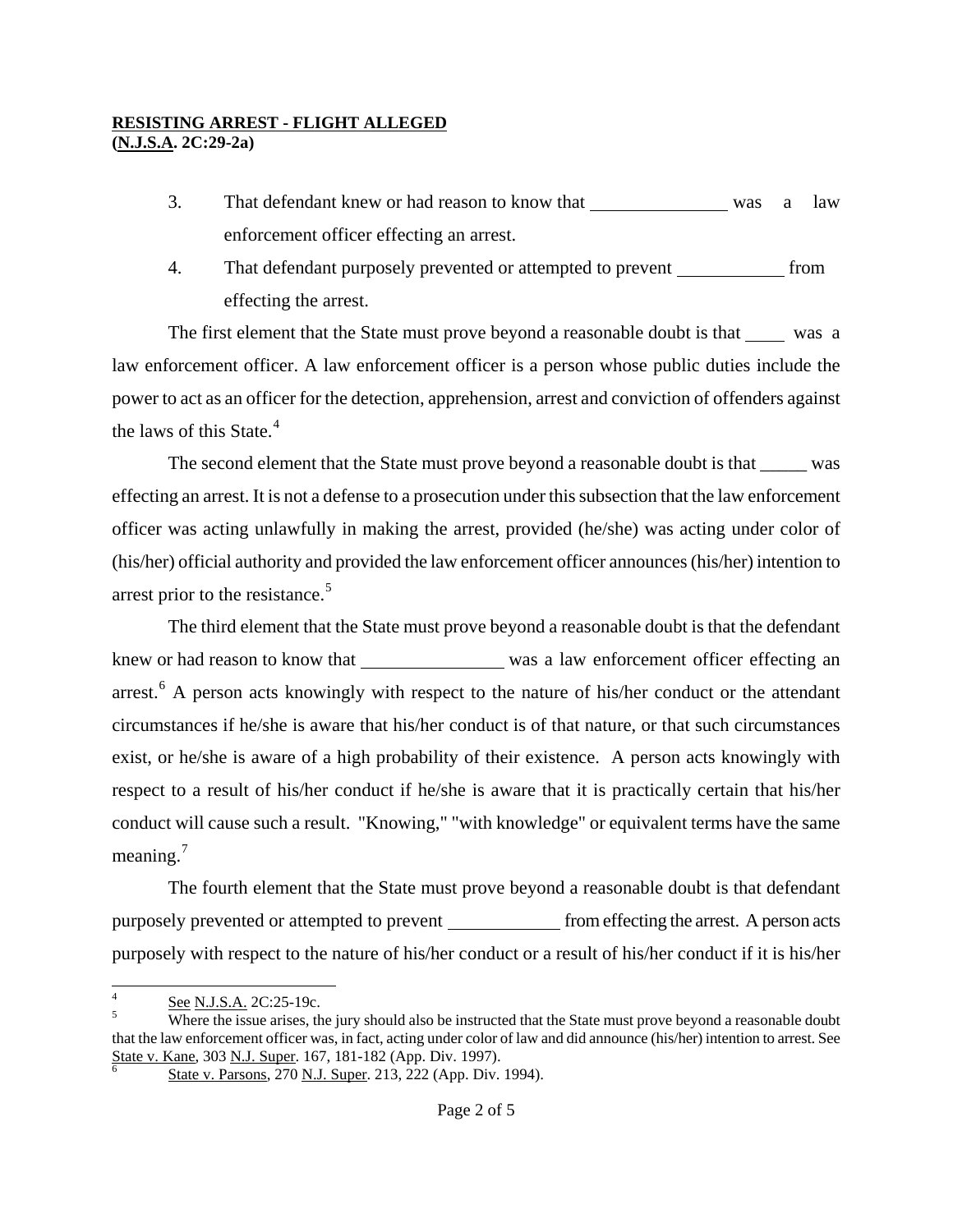conscious object to engage in conduct of that nature or to cause such a result. That is, a person acts purposely if he/she means to act in a certain way or to cause a certain result. A person acts purposely with respect to attendant circumstances if he/she is aware of the existence of such circumstances or he/she believes or hopes that they exist. "With purpose," "designed," "with design," or equivalent terms have the same meaning.<sup>[8](#page-1-3)</sup>

Purpose and knowledge are conditions of the mind which cannot be seen and can only be determined by inference from conduct, words or acts. A state of mind is rarely susceptible of direct proof, but must ordinarily be inferred from the facts. Therefore, it is not necessary, members of the jury, that the State produce witnesses to testify that an accused said that he/she had a certain state of mind when he/she engaged in a particular act. It is within your power to find that such proof has been furnished beyond a reasonable doubt by inference which may arise from the nature of his/her acts and his/her conduct, and from all he/she said and did at the particular time and place, and from all the surrounding circumstances.

If you find that the State has failed to prove any one of these elements beyond a reasonable doubt, then you must find the defendant not guilty.

## **(THE FOLLOWING SHOULD BE USED WHEN DEFENDANT DENIES FLIGHT)**

<span id="page-2-0"></span>If you find that the State has proven the basic offense of resisting arrest beyond a reasonable doubt, you must continue your deliberations to consider whether the State has proven beyond a reasonable doubt that he/she committed the more serious offense of resisting arrest by the act of flight. The defendant denies any flight (OR the defendant denies that the acts constituted flight). Mere departure from a place where a crime has been committed does not constitute flight. The State must prove beyond a reasonable doubt that the defendant, fearing that he/she would be arrested, fled for the purpose of evading that arrest.

#### **OR**

## **(THE FOLLOWING SHOULD BE USED WHERE DEFENDANT HAS NOT**

<span id="page-2-1"></span><sup>-&</sup>lt;br>7  $\frac{N.I.S.A.}{N.I.S.A.}$  2C:2-2b(2).

N.J.S.A. 2C:2-2b(1).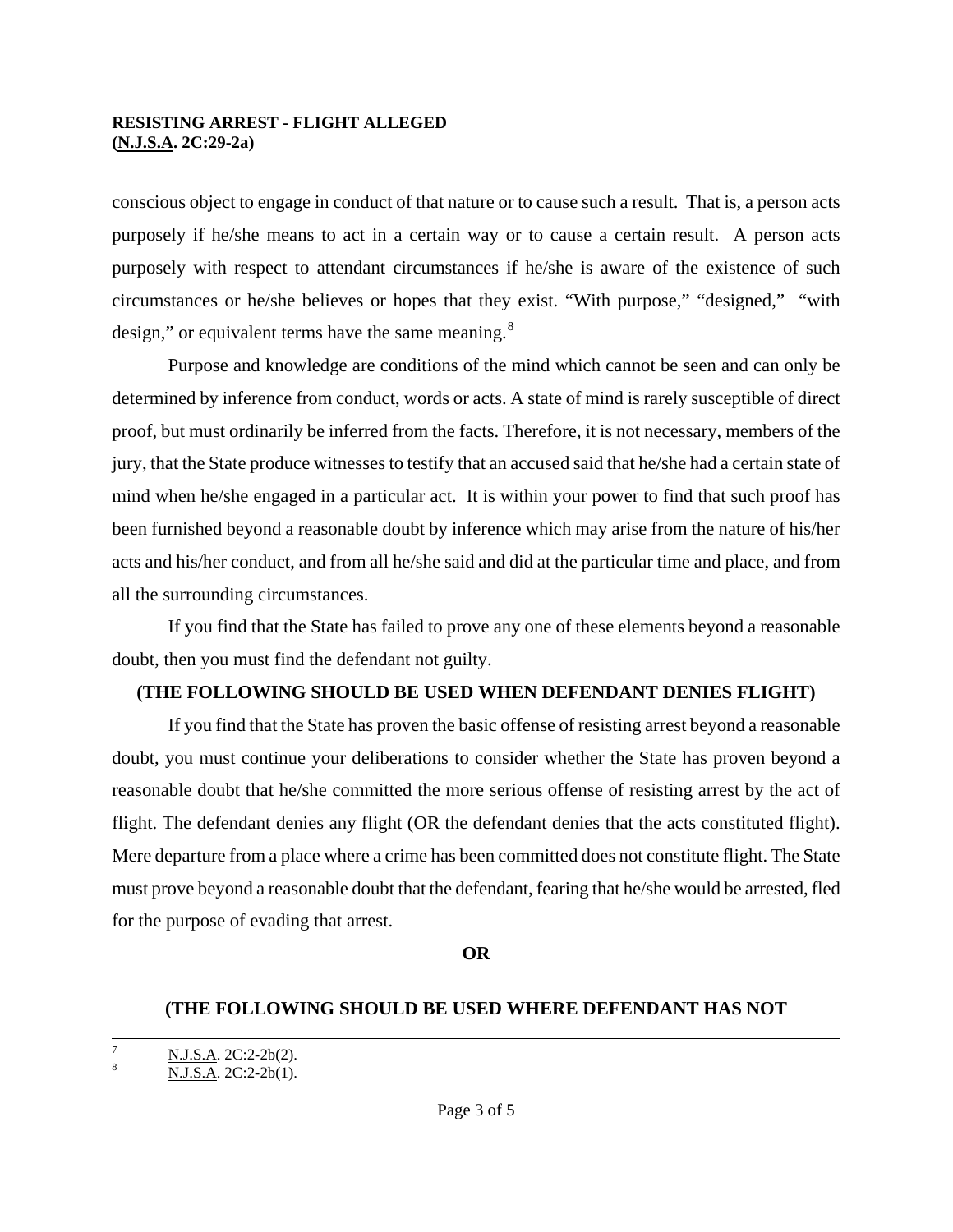# **DENIED THAT HE/SHE LEFT THE SCENE BUT CLAIMS THAT HE/SHE DID SO FOR A REASON OTHER THAN EVADING ARREST)**

If you find that the State has proven the basic offense of resisting arrest beyond a reasonable doubt, you must continue your deliberations to consider whether the State has proven beyond a reasonable doubt that he/she committed the more serious offense of resisting arrest by the act of flight. The defendant (OR the defense) has not denied that he/she left the scene, but claims that his/her purpose was not to evade arrest, but, rather, was to:

## **[SET FORTH EXPLANATION SUGGESTED BY DEFENSE]**

The State must prove beyond a reasonable doubt that the defendant, fearing that he/she would be arrested, fled for the purpose of evading that arrest.

If you find that the State has proven beyond a reasonable doubt all five elements of the offense, then you must find the defendant guilty of resisting arrest by flight. If the State has failed to prove the fifth element beyond a reasonable doubt, you must find the defendant guilty only of the basic offense of resisting arrest.

If you find that the State has proven all of the above elements either of resisting arrest or the more serious offense of resisting arrest by flight beyond a reasonable doubt, you must continue your deliberations to consider the offense charged in the indictment, which is the most serious form of the crime of resisting arrest: namely,

# **[CHOOSE APPROPRIATE ALTERNATIVE]**

whether the State has proven beyond a reasonable doubt that, in resisting arrest, the defendant used or threatened to use physical force or violence against a law enforcement officer or another.<sup>[9](#page-2-1)</sup> "Another" against whom physical force or violence is used or threatened does not include defendant himself/herself.<sup>[10](#page-3-0)</sup> Physical force means the exercise of strength or power against the victim. That force need not entail pain or bodily harm and need not leave any mark.<sup>[11](#page-3-1)</sup> Physical

<span id="page-3-2"></span><sup>-&</sup>lt;br>9

<span id="page-3-0"></span> $\frac{\text{N.J.S.A. 2C:29-2a(3)(a)}}{\text{State v. Bunch, 180 N.J. 534, 546 (2004)}}$ .<br>
11 State v. Brannon, 178 N.J. 500, 504 and 510 (2004).

<span id="page-3-1"></span>